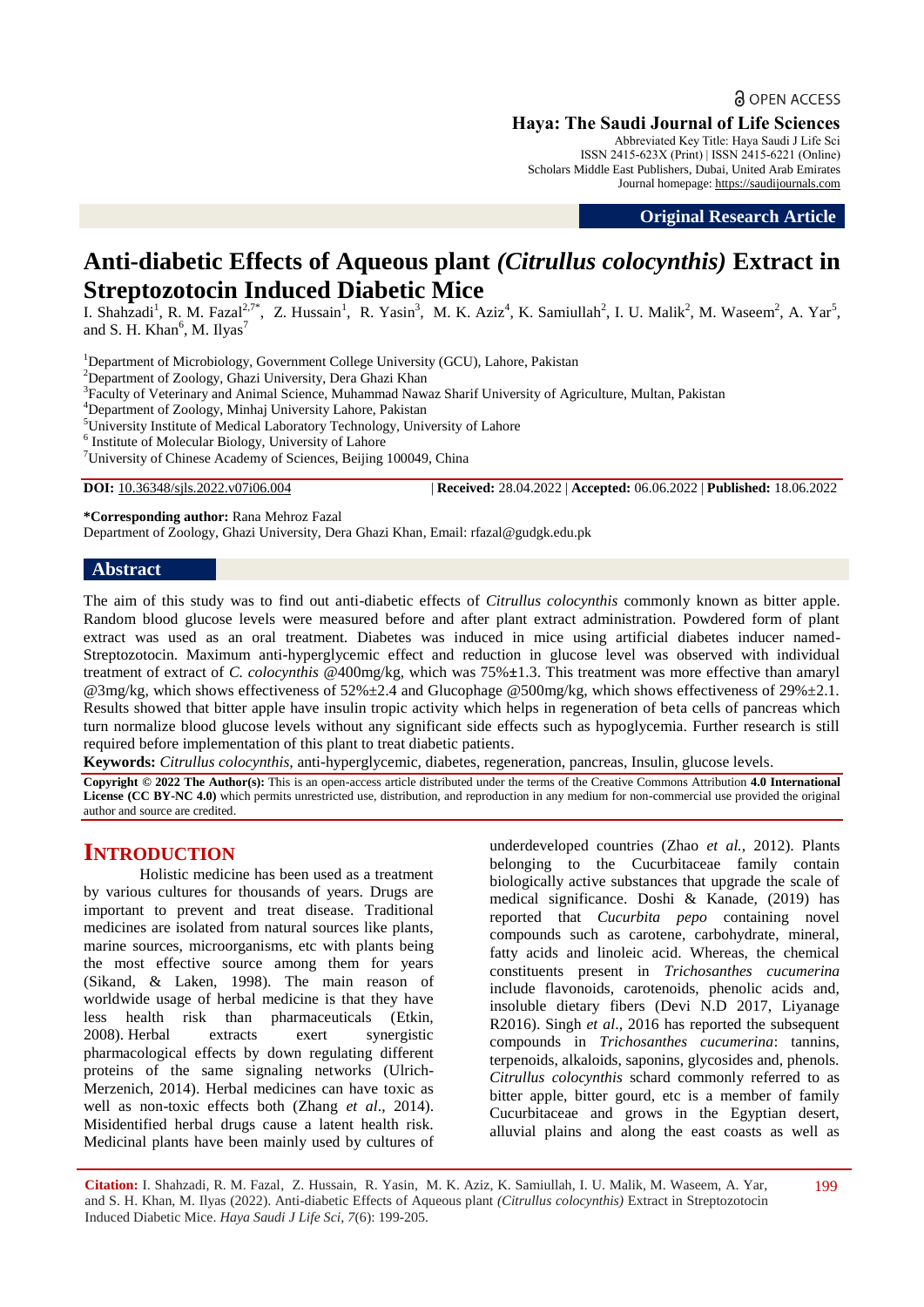Rabian, Sahara desert, Sudan, Saudi Arabia, Pakistan and, India.

Several active constituents of *Citrullus colocynthis* are reported such as alkaloids, flavonoids, saponins, tannins, carbohydrates. Cucurbitacins and flavones are reported as the main constituent of this plant. It has cytotoxic, hepatoprotective, cardiovascular, and anti-diabetic anti-lipedimic , anti-cancer as well as hepato-protective and anti-inflammatory effects (Abdel-Hassan *et al*., 2000; Sebbagh *et al*., 2009; Jeyanthi & Christy, 2011). The seeds of this plant are major source of various fatty acids such as myristic acid, palmitic acid, oleic acid, linoleic acid as well as linoleic acid. Almost more than 400 plant species have shown antidiabetic activity (Abbas *et al*., 2006). The plant has about 8.25% protein content comprising of novel amino acids named lycine, leucine, and methionine (Shaheen *et al*., 2003) and phytochemicals including flavonoids, phenols, alkaloids tannins, glycosides and saponins (Benariba, *et al.,* 2009). It is used to treat various ailments such as diabetes, cancer, leukemia, rheumatism, constipation, menorrhagia (Arivoli, & Samuel, 2011).

Diabetes is a chronic metabolic disorder in which body metabolism is disturbed. Diabetes is one of the leading causes of morbidity and mortality in the world. There are two types of diabetes mellitus; Type I and type II. Type I diabetes mellitus is caused by oxidative stress due to environmental as well as nutritional factors which lead to increased production of reactive nitrogen and reactive oxygen species which cause damage of beta cells (Rahimi *et al*., 2005). Loss of beta cells is the main indicator of diabetes mellitus (Amin *et al*., 2017). Although there are many synthetic drugs available for diabetic patients but these drugs are expensive and have unavoidable side effects. Therefore, we are in dire need to test plants to find their antidiabetic effects, so that they can be given to help

diabetic patients. Type II diabetes mellitus is a common disease that imposes serious health problems to general population, caused either by reduced production of insulin or resistance to action of insulin (Arulrayan *et al*., 2007). This disorder leads to destruction or dysfunction of beta cells of pancreas, which leads to insulin resistance which in turn leads to alteration of carbohydrate, proteins and fat metabolism (Djrolo *et al*., 1998). Anti-diabetic effects of this plant may be due to its insulin tropic activity (Jayaraman *et al.*, 2009). The aim of this study is to find out anti-diabetic effects of aqueous and alcoholic extracts of *Citrullus colocynthis* in diabetic induced mice.

## **MATERIALS AND METHODOLOGY**

Animals were procured from animal house of university. Ethical approval was taken from the institutional review board.

#### **Preparation of** *Citrullus colocynthis* **extract**

Dried Fruits of *Citrullus colocynthis* were purchased from the market (Figure). Mortar and pestle were used to prepare the powder form of dried fruits and their seeds. After that 500 ml distilled water and 500 ml of 70% ethanol were added to 100 g powder of *Citrullus colocynthis* to make aqueous and ethanol extract of plant respectively. The mixture was allowed to boil under reflux for 3 hours at 60℃ in the case of aqueous extract and 15 min in the case of ethanolic extract. The mixture was then filtered using Whatman filter paper No.1. The filtrate obtained was poured into Petri-dishes and placed in an electrical oven for 2 days at 50℃ to obtain the dried extract. These dried extracts of yellow color were then shifted in 50 ml falcon tubes separately, labeled, and covered with aluminum foil to protect from contamination. Then these tubes were placed at 4℃ and diluted with distilled and/or normal saline at the time of usage.



**Fig-1:** *Citrullus colocynthis* **fruits (a), preparation of powdered form (b), dehydration of extract in the electrical oven after pouring in petri-dishes (c), dried form of ethanolic and aqueous extract.**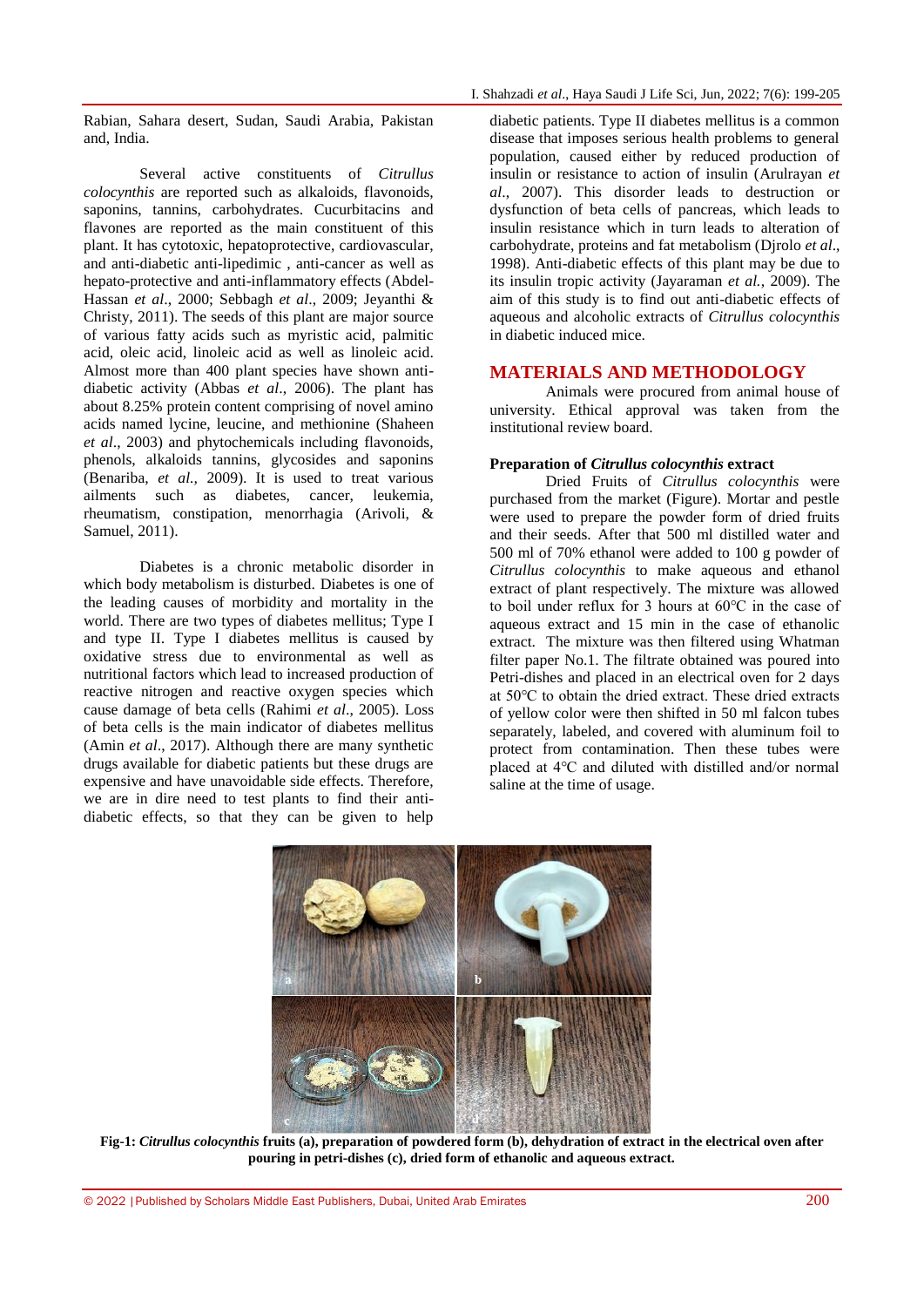#### **Experimental animals**

Male albino adult mice were used for experimental purposes. They were 3-4 months in age and weight of about 37g each. 40 mice were opted and arranged into four groups. Each group was comprised of 10 mice. Mice were kept in polypropylene cages for one week and acclimatized for the experiment. Animals were kept under observation to notice their behavioral changes and were kept at a controlled room temperature of about 35-37℃. Twelve hour day and twelve-hour night exposures were maintained. The animals were properly fed with commercially available diet and water for mice available from the local market.



**Fig-2: Male albino adult mice were used for Experiment.**

#### **Diabetes induction in mice**

#### **0.05M Sodium Citrate buffer preparation (pH 4.5)**

0.1M stock solution of sodium citrate buffer was prepared. 1.2044 g sodium citrate dihydrate and1.1341g citric acid was added in 100 ml distilled water. This is 0.1 M concentration of stock solution. 0.05 ml citrate buffer was obtained by mixing 50 ml stock solution into 50 ml distilled water. Its pH was adjusted to 4.5. It was stored at 4℃ in the freezer. The buffer should be freshly prepared and was kept in ice before inducing diabetes.

#### **Streptozotocin-sodium citrate buffer mixture preparation**

Streptozotocin was purchased from Riphah International University, Lahore. Three doses of STZ – sodium citrate buffer were prepared by mixing 50 mg/kg STZ in 0.3 ml sodium-citrate buffer and were administered intraperitoneally for 3 days in each mouse. Mice were kept fasted before and after administration of STZ for 12 hours. Disposable restrainers were used to inject mice. Mice can also be handled by using scruffing. The buffer should be ice cold before mixing with streptozotocin. Streptozotocin- sodium citrate buffer mixture was prepared immediately before injecting into mice because the buffer could degrade streptozotocin within 15 minutes after mixing. Glucose was measured 72 hours after streptozotocin-sodium citrate buffer mixture administration by pricking the tail of mice.



**Fig-3**: **Preparation of sodium citrate and citric acid for buffer (a), maintenance of buffer pH at 4.5 (b), buffer kept in ice during performance (c) and Streptozotocin (d).**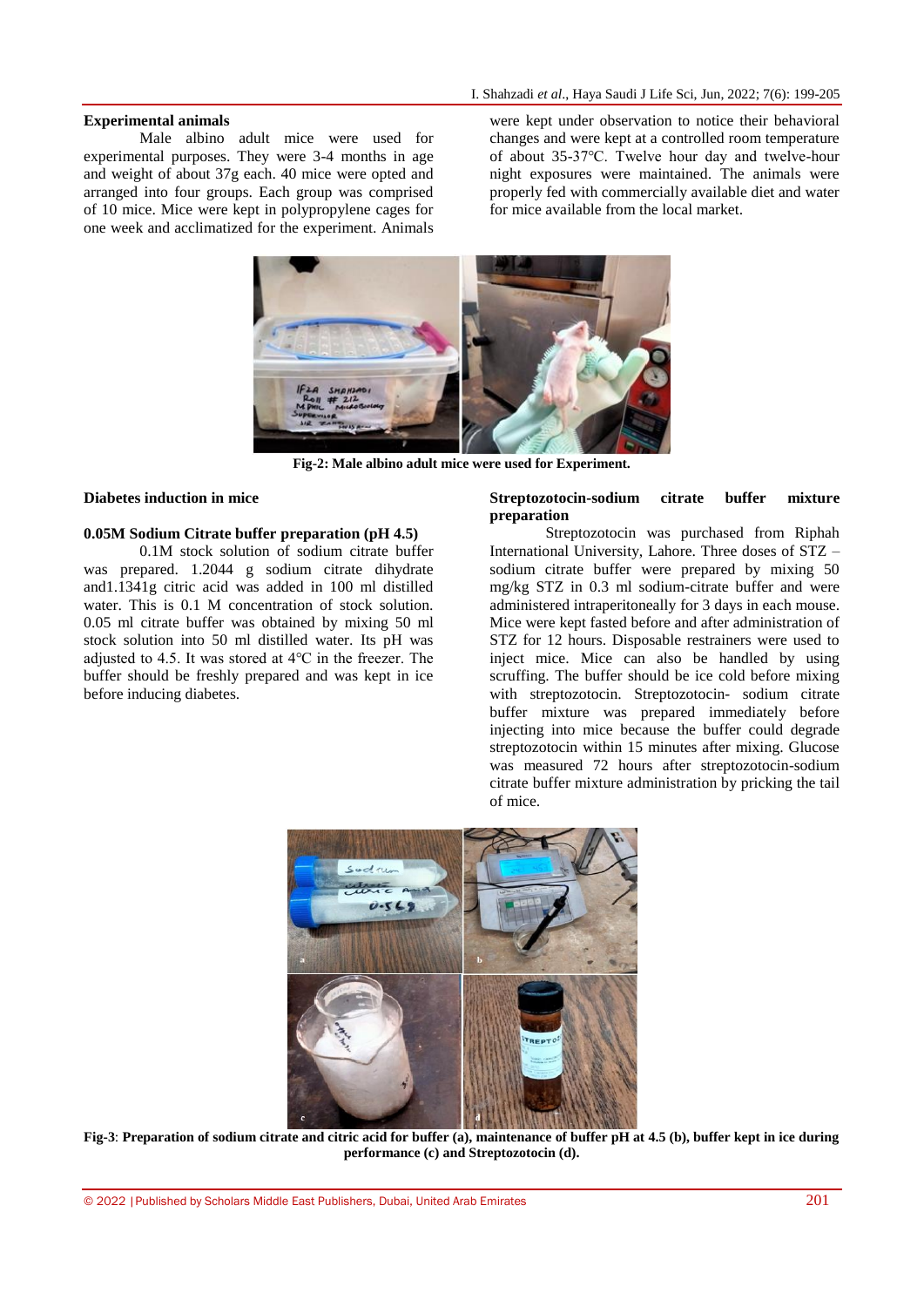#### **Calculation of STZ dose per mouse**

1000g mice required STZ dose= 0.04 g/mouse 40 g mouse required STZ dose=X 1000X=0.04x40

## **X=0.04x40/1000=1.6/1000=0.0016g/mouse**

#### **STZ per mouse**

STZ (40 mg/kg): 20/1000 x 40= (Table 1) STZ (50 mg/kg): 20/1000 x 50= (Table 1).

| Table-1: STZ-Na citrate dose.    |     |                                    |  |  |  |  |  |  |
|----------------------------------|-----|------------------------------------|--|--|--|--|--|--|
| <b>Streptozotocin</b>            |     | Mouse weight   STZ-Na citrate dose |  |  |  |  |  |  |
| Dose $(mg/kg)$                   | (g) |                                    |  |  |  |  |  |  |
| $40 \frac{\text{mg}}{\text{kg}}$ | 20g | $0.0008g$ STZ+0.3 ml buffer        |  |  |  |  |  |  |
| $50 \frac{\text{mg}}{\text{kg}}$ | 20σ | $0.001$ g STZ +0.3 ml buffer       |  |  |  |  |  |  |
|                                  |     |                                    |  |  |  |  |  |  |



**Fig-4**: **Intraperitoneally injection of STZ (a), disposable restrainer (b), and mouse retrained with restrainer (c).**

#### **Administration of various treatments**

|  |  |  | Table-2: Experiment design for administration of various treatments. |  |  |
|--|--|--|----------------------------------------------------------------------|--|--|
|  |  |  |                                                                      |  |  |

| <b>Groups</b>                   | <b>Treatment</b>                                                                |
|---------------------------------|---------------------------------------------------------------------------------|
| Group 1(Negative control)G1     | Non-diabetic mice without any treatment, only on a regular diet                 |
| Group 2 (Positive control) $G2$ | Diabetic and untreated mice without treatment, on a regular diet                |
| Group $3(G3)$                   | Treatment with Aqueous extract of <i>Citrullus colocynthis</i> in diabetic mice |
| Group $4(G4)$                   | Treatment with a standard drug named Glucophage in diabetic mice                |

## **Administration of** *Citrullus colocynthis* **extract**

Plant extract was prepared by adding 500 ml distilled water and 500 ml of 70% ethanol to 100 g *Citrullus colocynthis* powder (400mg/kg) to make aqueous and ethanol extract of plant respectively. Vortex mixer was used to make homogenous mixture.

This prepared solution was administered orally for once a week. Mice can be handled by scruffing or restrainer technique. Blood glucose levels were measured before and after treatment (Table 3). Dose calculation formula= weight (g)/1000 x 400mg/1000.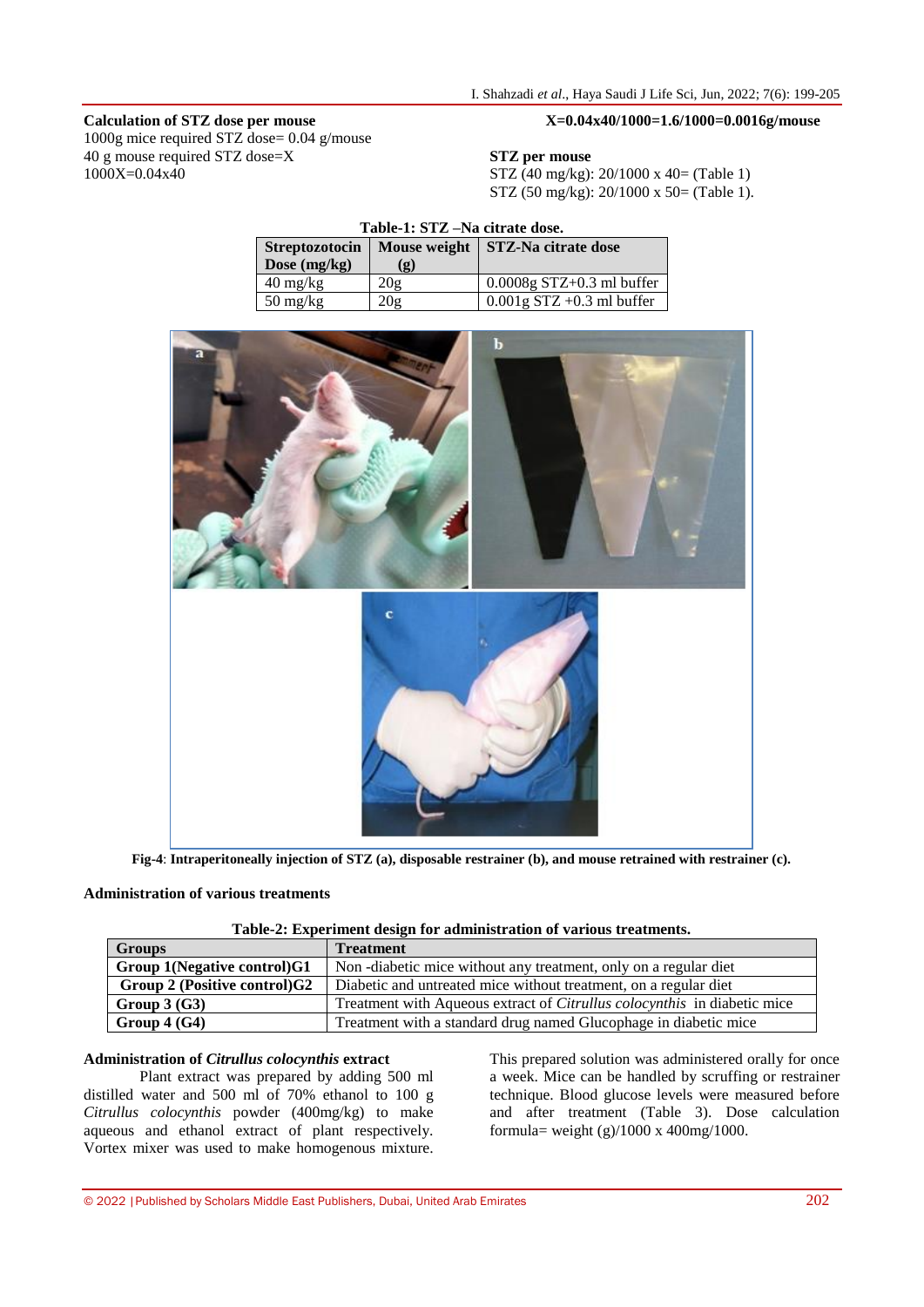|  | I. Shahzadi et al., Haya Saudi J Life Sci, Jun, 2022; 7(6): 199-205 |  |  |  |  |  |  |  |  |
|--|---------------------------------------------------------------------|--|--|--|--|--|--|--|--|
|--|---------------------------------------------------------------------|--|--|--|--|--|--|--|--|

| Table-3: Effect of Citrullus colocynthis extract (400 mg/kg) in diabetic mice. (Group 1) Glucose level (mg/dl) |                 |                      |              |                 |             |                         |  |  |  |  |
|----------------------------------------------------------------------------------------------------------------|-----------------|----------------------|--------------|-----------------|-------------|-------------------------|--|--|--|--|
| Sr no. of                                                                                                      | <b>Negative</b> | <b>Positive</b>      | <b>After</b> | After treatment | % Reduction | <b>Treatment effect</b> |  |  |  |  |
| mouse                                                                                                          | control*        | control <sup>^</sup> | <b>STZ</b>   | with $C.C$      | in BGLs     | remain for days         |  |  |  |  |
|                                                                                                                | 97              | 290                  | 300          | 150             | 74%         | 18                      |  |  |  |  |
|                                                                                                                | 90              | 328                  | 353          | <b>120</b>      | 89%         | 21                      |  |  |  |  |
|                                                                                                                | 72              | 300                  | 312          | 160             | 63%         |                         |  |  |  |  |
|                                                                                                                | 89              | 250                  | 306          | 122             | 85%         |                         |  |  |  |  |
|                                                                                                                | 91              | 300                  | 340          | 180             | 64%         | 20                      |  |  |  |  |

Standard mean percentage decrease in BGLs **±**SEM came out to be 75 % **±**1.3

\*Non diabetic and untreated, ^Diabetic and untreated, *> 0.05 considered significant.*

#### **Administration of Amaryl**

Amaryl is a synthetic drug used by diabetic patients. Medicinal extract was prepared by adding amaryl powder (3mg/kg dose) in 0.1 ml of distilled water. Homogenous mixing was done using vortex mixer. This prepared solution was administered once a week. Scruffing technique was used to handle mice. Blood glucose levels were measured before and after treatment (Table 4). Dose calculation formula=weight  $(g)/1000 \times 3$ mg/1000

|  |  |  |  |  | Table-4: Effect of Amaryl (3mg/kg) in diabetic mice. Group 2 Glucose level (mg/dl) |  |
|--|--|--|--|--|------------------------------------------------------------------------------------|--|
|--|--|--|--|--|------------------------------------------------------------------------------------|--|

| <b>Mice</b>    | $-Ve$   | $+Ve$   | After      | $\sigma$ $\sigma$<br><b>After Amaryl</b> | % reduction in | $\Box$<br><b>Treatment effect</b> |
|----------------|---------|---------|------------|------------------------------------------|----------------|-----------------------------------|
| No.            | control | control | <b>STZ</b> | treatment                                | <b>BGLs</b>    | remain for days                   |
|                | 92      | 315     | 325        | 209                                      | 50%            | 03                                |
| 2              |         | 361     | 341        | 230                                      | 41%            | 05                                |
| 3              | 102     | 322     | 300        | 200                                      | 51%            | 02                                |
| $\overline{4}$ | 97      | 291     | 324        | 190                                      | 59%            | 04                                |
|                | 90      | 300     | 320        | 182                                      | 60%            | 07                                |

Standard mean percentage decrease in BGLs **±**SEM came out to be 52 % **±**2.4

STZ: Streptozotocin, BGLs: Blood glucose levels)

Standard mean percentage decrease in BGLs **±**SEM came out to be 29%**±**2.1%; \*Non diabetic and untreated, ^Diabetic and untreated, *> 0.05 considered significant.* 

## **Administration of glucophage**

Amaryl is a synthetic drug used by diabetic patients. Medicinal extract was prepared by adding glucophage powder (500mg/kg dose) in 0.2 ml of distilled water. Homogenous mixing was done using vortex mixer. This prepared solution was administered once a week. Scruffing technique was used to handle mice. Blood glucose levels were measured before and after treatment (Table 5). Dose calculation formula=weight (g)/1000 x 500 mg/1000.

| sr. no of<br>mouse | <b>Negative</b><br>control* | <b>Positive</b><br>control <sup>^</sup> | After STZ | after<br>treatment | %reduction<br>in BGLs | <b>Treartment</b><br>remain for days |
|--------------------|-----------------------------|-----------------------------------------|-----------|--------------------|-----------------------|--------------------------------------|
|                    | 84                          | 349                                     | 362       | 300                | 22%                   | 07                                   |
|                    | 90                          | 300                                     | 320       | 230                | 39%                   | 07                                   |
|                    | 93                          | 371                                     | 328       | 248                | 34%                   | 03                                   |
|                    | 106                         | 291                                     | 315       | 270                | 22%                   | 05                                   |
|                    | 73                          | 322                                     | 309       | 240                | 29%                   | 02                                   |

**Table-5: Effect of Glucophage (500mg/kg) in diabetic mice**

## **Estimation of Glucose levels**

Testing glucometer was used for estimation of blood glucose levels of each mouse mouse before and after treatments. Glucose level more than 150mg/dl was considered diabetic.

## **STATISTICAL ANALYSIS**

SPSS was used to perform the statistical analysis of different conditions. Paired t-test was conducted to calculate the significance of each result obtained. In addition, ANOVA was also applied to find significance of results. P-value obtained was significant showing the quality of results obtained. This P-value is

denoted by alpha ( $\alpha$ ). If the value of  $\alpha$  is less than 0.05, then the results are considered significant.

Reduced BGLs= (BGLs after STZ-Control) –BGLs after treatment-Control)

% reduction in  $BGLS =$  Reduced BGLs/BGLs after STZ-Control x 100

## **RESULTS**

**Effect of aqueous extract of** *Citrullus colocynthis* **in diabetic mice**

After induction of diabetes, the anti-diabetic effect of *Citrullus colocynthis* aqueous extract was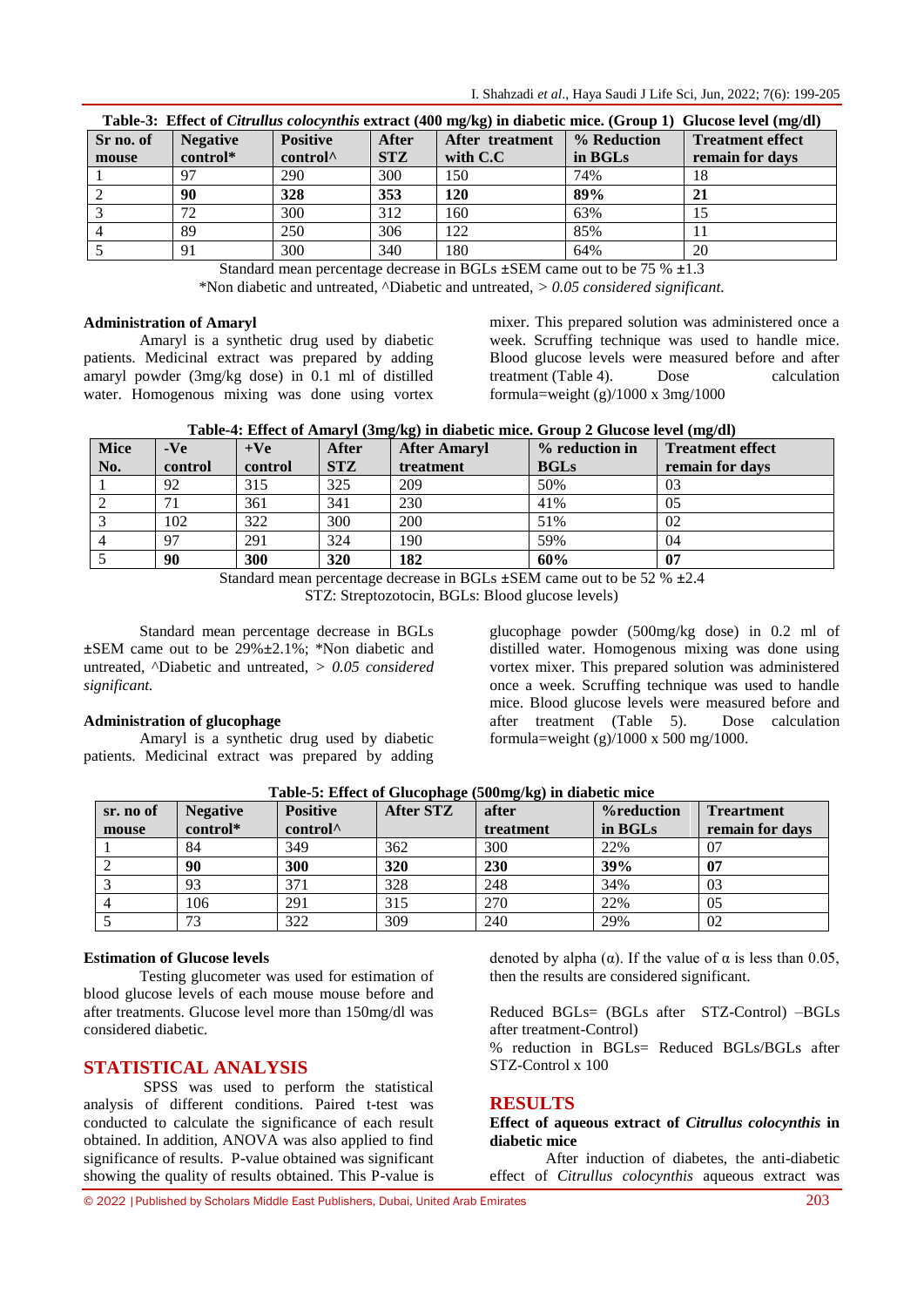evaluated. Mice in treatment group 3 (G3) were treated orally with aqueous extract of *Citrullus colocynthis* with increasing doses from 300-400 mg/kg for two weeks. No death was noted. *Citrullus colocynthis* not only controlled diabetes but also controlled the body weight of all mice in a dose and time-dependent manner. The maximum percentage of reduction of blood glucose level was about 75±1.2%. No treatment was given to positive control. The negative control group was treated with normal 0.9 % saline of about 1ml/100g body weight. No difference was seen in the weight and blood glucose levels of mice in a negative group. Animals were fasted for 12 hours before the induction of diabetes and before the measurement of blood glucose levels in mice after 72 hours of STZ induction. The standard group includes diabetic mice that were treated with a standard anti-diabetic drug named Glucophage for two weeks to compare our results with the standard drug. Our results were comparable. The average percentage of reduction of blood glucose level with extract was 70% and that with the standard was  $52 \pm 2.4\%$ .

## **DISCUSSION**

Diabetes mellitus is a chronic metabolic disorder leading to disturbed metabolism of carbohydrates, proteins and lipids. Liver and other body tissues are involved in body metabolism (Ulrich-Merzenich, 2014). Plants contain specific components that help to treat various diseases. About 400 species of plants have anti-diabetic effects. It has cytotoxic, hepatoprotective, cardiovascular, and anti-diabetic antilipidimic, anti-cancer as well as hepato-protective and anti-inflammatory effects (Abdel-Hassan *et al*., 2000; Sebbagh *et al*., 2009; Benariba *et al*., 2009; Jeyanthi & Christy, 2011). Anti-diabetic effects of this plant may be due to its insulin tropic activity (Nmila *et al.,* 2000). Plant extract can partially reverse hyperglycemic condition in STZ induced diabetic mice. It is helpful in improving the level of glucose by partial regeneration of beta cells and stimulation of insulin secretion. The activity of this fraction could be attributed for more extent to the presence of saponin and glycosidic components.

Some side effects including diarrhea,nephrosis, vomiting and hematochezia ,seizures etc and death by circulatory collapse has made it necessary for herbalists to use this plant with care . A clinical trial was found for this plant that confirmed antidiabetic properties of 200 mg /kg fruit given for 14 days (Alia *et al*., 2017). Abdel-Hassan *et al*., 2000 has studied the hypoglycemic effect of aqueous 300 mg/kg, glycosides 50 mg/kg and saponins 50 mg/kg extracts of *Citrullus Colocynthis* epicarp. They have reported that aqueous and glycosides extracts produce significant decrease in blood glucose levels 6 hours after oral administration of extracts in normal rabbits. Saponins showed a hypoglycemic effect in normal and alloxan diabetic rabbits after oral administration of numerous doses

(Abdel-Hassan *et al*., 2000). Another study conducted by Jayaraman *et al*., (2009) has studied anti-diabetic effects of petroleum extract of *C. colocynthis* in Streptozotocin induced diabetic mice. Two different doses (300 and 500mg/kg) of fruit extract were administered which significantly reduced blood glucose levels. Glibenclamide (0.5 mg/kg) was used as reference drugs. Another study done by has shown the anti-diabetic effect of aqueous extract of *C. colocynthis* by administrating 2.5g/kg. Glucose reduction was about 57%. In our study maximum anti-hyperglycemic effect and reduction in glucose level was observed with individual treatment of about 400mg/kg *C. colocynthis* extract which was 75% **±**1.3. This treatment was more effective than amaryl (3mg/kg) which shows effectiveness of 52%  $\pm$ 2.4 and Glucophage (500mg/kg) which shows effectiveness of  $29+2.1\%$ .

## **CONCLUSION**

Results indicate that *C. colocynthis* have insulin tropic activity and stimulate secretion of insulin by partial regeneration of beta cells of liver but due to side effects care has to be taken while administration in order to avoid side effects, Still more research, experiments are required to be performed in order to implement it on humans for treatment purpose.

## **ACKNOWLEDGEMENT**

We wish to thank Professor Dr Hamid Mukhtar, Institute of Industrial Biotechnology, Government College University Lahore Pakistan for his support and encouragement.

## **REFERENCES**

- Abdel-Hassan, I. A., Abdel-Barry, J. A., & Mohammeda, S. T. (2000). The hypoglycaemic and antihyperglycaemic effect of Citrullus colocynthis fruit aqueous extract in normal and alloxan diabetic rabbits. *Journal of ethnopharmacology*, *71*(1-2), 325-330.
- Abdel-Hassan, I. A., Abdel-Barry, J. A., & Mohammeda, S. T. (2000). The hypoglycaemic and antihyperglycaemic effect of Citrullus colocynthis fruit aqueous extract in normal and alloxan diabetic rabbits. *Journal of ethnopharmacology*, *71*(1-2), 325-330.
- Amin, A., Tahir, M., & Lone, K. P. (2017). Effect of Citrullus colocynthis aqueous seed extract on beta cell regeneration and intra-islet vasculature in alloxan induced diabetic male albino rats. *JPMA*, *67*(715).
- Arivoli, S., & Samuel, T. (2011). Bioefficacy of Citrullus colocynthis (L.) Schrad (Cucurbitaceae) whole plant extracts against Anopheles stephensi, Aedes aegypti and Culex quinquefasciatus (Diptera: Culicidae). *International Journal of Current Research*, *3*(4), 296-304.
- Arulrayan, N., Saradha Rangasamy, E. J., & Pitchai, D. (2007). A database for medicinal plants